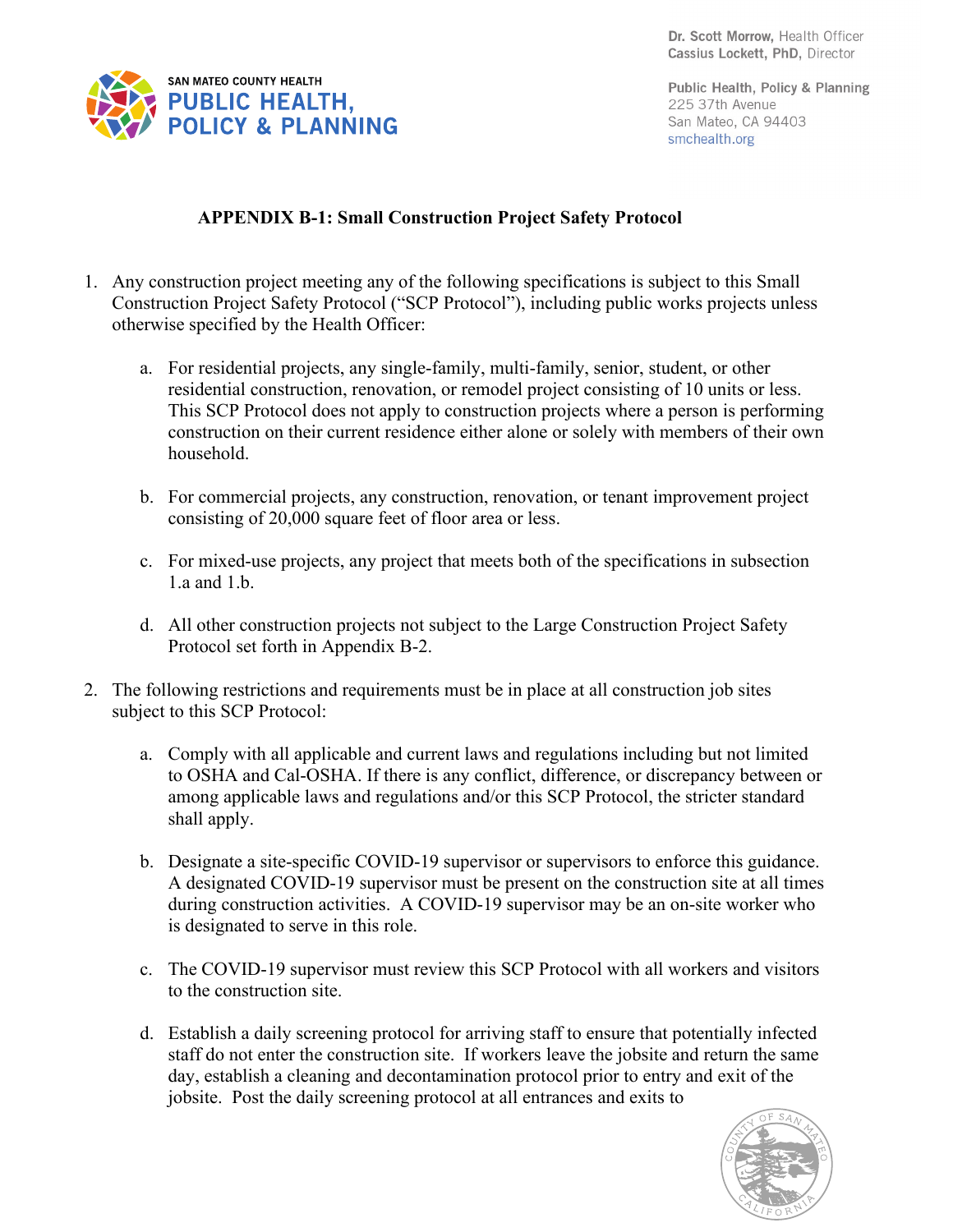

- e. the jobsite. More information on screening can be found online at: [https://www.cdc.gov/coronavirus/2019-ncov/community/index.html.](https://www.cdc.gov/coronavirus/2019-ncov/community/index.html)
- f. In the event of a confirmed case of COVID-19 at any jobsite, the following must take place:
	- i. Immediately remove the infected individual from the jobsite with directions to seek medical care.
	- ii. Each location the infected worker was at must be decontaminated and sanitized by an outside vendor certified in hazmat clean ups, and work in these locations must cease until decontamination and sanitization is complete.
	- iii. The County Public Health Department must be notified immediately and any additional requirements per the County health officials must be completed, including full compliance with any tracing efforts by the County.
- g. Practice social distancing by maintaining a minimum six-foot distance between workers at all times, except as strictly necessary to carry out a task associated with the construction project.
- h. Where construction work occurs within an occupied residential unit, separate work areas must be sealed off from the remainder of the unit with physical barriers such as plastic sheeting or closed doors sealed with tape to the extent feasible. If possible, workers must access the work area from an alternative entry/exit door to the entry/exit door used by residents. Available windows and exhaust fans must be used to ventilate the work area. If residents have access to the work area between workdays, the work area must be cleaned and sanitized at the beginning and at the end of workdays. Every effort must be taken to minimize contact between workers and residents, including maintaining a minimum of six feet of social distancing at all times.
- i. Where construction work occurs within common areas of an occupied residential or commercial building or a mixed-use building in use by on-site employees or residents, separate work areas must be sealed off from the rest of the common areas with physical barriers such as plastic sheeting or closed doors sealed with tape to the extent feasible. If possible, workers must access the work area from an alternative building entry/exit door to the building entry/exit door used by residents or other users of the building. Every effort must be taken to minimize contact between worker and building residents and users, including maintaining a minimum of six feet of social distancing at all times.
- j. Prohibit gatherings of any size on the jobsite, including gatherings for breaks or eating, except for meetings regarding compliance with this protocol or as strictly necessary to carry out a task associated with the construction project.
- k. Cal-OSHA requires employers to provide water, which should be provided in singleserve containers. Sharing of any of any food or beverage is strictly prohibited and if sharing is observed, the worker must be sent home for the day.
- l. Provide personal protective equipment ("PPE") specifically for use in construction, including gloves, goggles, face shields, and face coverings as appropriate for the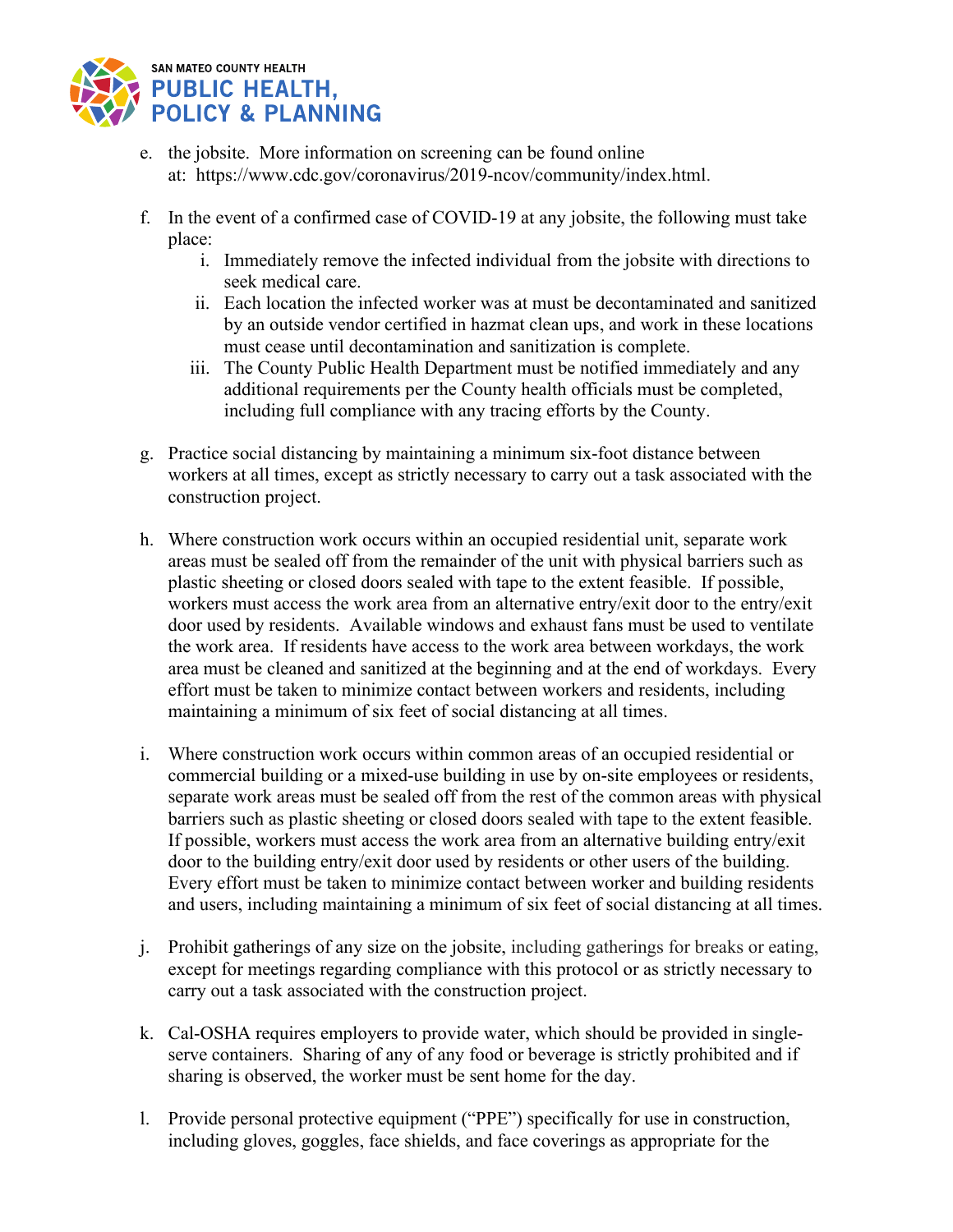

- m. activity being performed. At no time may a contractor secure or use medical-grade PPE unless required due to the medical nature of a jobsite. Face coverings must be worn in compliance with the Health Officer's Order No. C19-8, dated April 18, 2020, or any subsequently issued or amended order.
- n. Strictly control "choke points" and "high-risk areas" where workers are unable to maintain six-foot social distancing and prohibit or limit use to ensure that six-foot distance can easily be maintained between individuals.
- o. Minimize interactions and maintain social distancing with all site visitors, including delivery workers, design professionals and other project consultants, government agency representatives, including building and fire inspectors, and residents at residential construction sites.
- p. Stagger trades as necessary to reduce density and allow for easy maintenance of a minimum six-foot separation.
- q. Discourage workers from using others' desks, work tools, and equipment. If more than one worker uses these items, the items must be cleaned and disinfected with disinfectants that are effective against COVID-19 in between use by each new worker. Prohibit sharing of PPE.
- r. If hand washing facilities are not available at the jobsite, place portable wash stations or hand sanitizers that are effective against COVID-19 at entrances to the jobsite and in multiple locations dispersed throughout the jobsite as warranted.
- s. Clean and sanitize any hand washing facilities, portable wash stations, jobsite restroom areas, or other enclosed spaces daily with disinfectants that are effective against COVID-19. Frequently clean and disinfect all high touch areas, including entry and exit areas, high traffic areas, restrooms, hand washing areas, , tools, and equipment.
- t. Maintain a daily attendance log of all workers and visitors that includes contact information, including name, phone number, address, and e-mail.
- u. Post a notice in an area visible to all workers and visitors instructing workers and visitors to do the following:
	- i. Do not touch your face with unwashed hands or with gloves.
	- ii. Frequently wash your hands with soap and water for at least 20 seconds or use hand sanitizer with at least 60% alcohol.
	- iii. Clean and disinfect frequently touched objects and surfaces such as work stations, keyboards, telephones, handrails, machines, shared tools, elevator control buttons, and doorknobs.
	- iv. Cover your mouth and nose when coughing or sneezing, or cough or sneeze into the crook of your arm at your elbow/sleeve.
	- v. Do not enter the jobsite if you have a fever, cough, or other COVID-19 symptoms. If you feel sick, or have been exposed to anyone who is sick, stay at home.